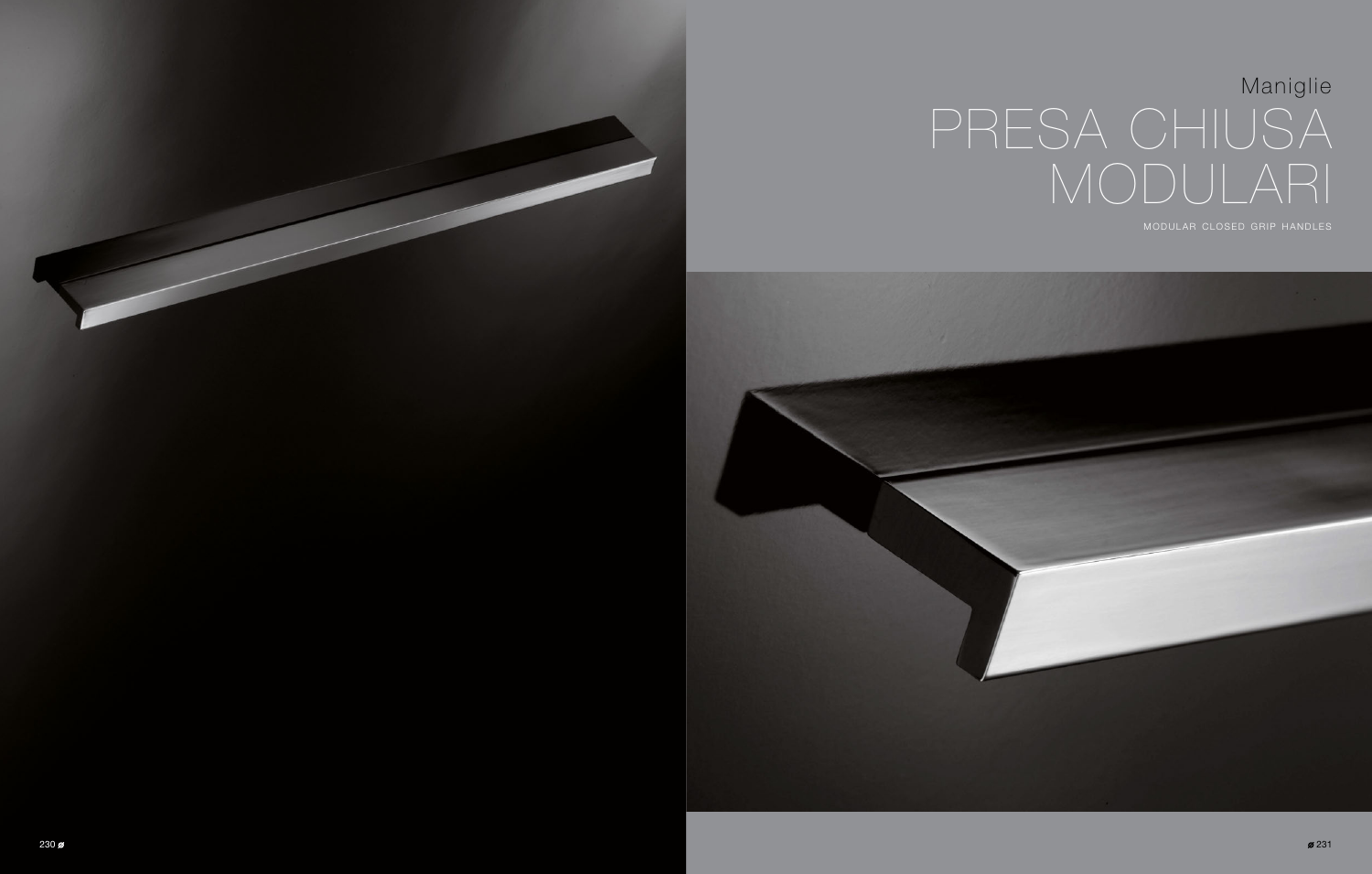MAT.: ALLUMINIO / ALUMINIUM

### MAT.: ALLUMINIO / ALUMINIUM

# CONTEMPORANEO CONTEMPORANEO MANIGLIE PRESA CHIUSA MODULARI

### MAT.: ALLUMINIO / ALUMINIUM

MAT.: ALLUMINIO / ALUMINIUM

 $+$   $-$ 

C H



MANIGLIE PRESA CHIUSA MODULARI



modular closed grip handles

ART. L C H S **378** 180 160 20 11,5









| ART. |     | С   | н  | S  |
|------|-----|-----|----|----|
| 483  | 180 | 160 | 25 | 25 |
|      | 340 | 320 | 25 | 25 |
|      | 660 | 640 | 25 | 25 |
|      | 820 | 800 | 25 | 25 |



|       | ART. |            |     | ш  |    |  |
|-------|------|------------|-----|----|----|--|
| VII.A | 251  |            | 160 | 25 | 25 |  |
|       |      | 180<br>340 | 320 | 25 | 25 |  |
|       |      | 660        | 640 | 25 | 25 |  |
|       |      | 820        | 800 | 25 | 25 |  |

340 320 20 11,5 660 640 20 11,5 820 800 20 11,5





MAT.: ALLUMINIO / ALUMINIUM - VETRO / GLASS

|                                                | ART. |     |     | н    | s  |
|------------------------------------------------|------|-----|-----|------|----|
| $\mathbb{\overline{X}}^{\mathbb{I}}$<br>$\sim$ | 566  | 40  | 16  | 29,5 | 33 |
|                                                | 564  | 256 | 160 | 29,5 | 33 |
| $H^+$                                          | 565  | 406 | 320 | 29,5 | 33 |
|                                                |      |     |     |      |    |

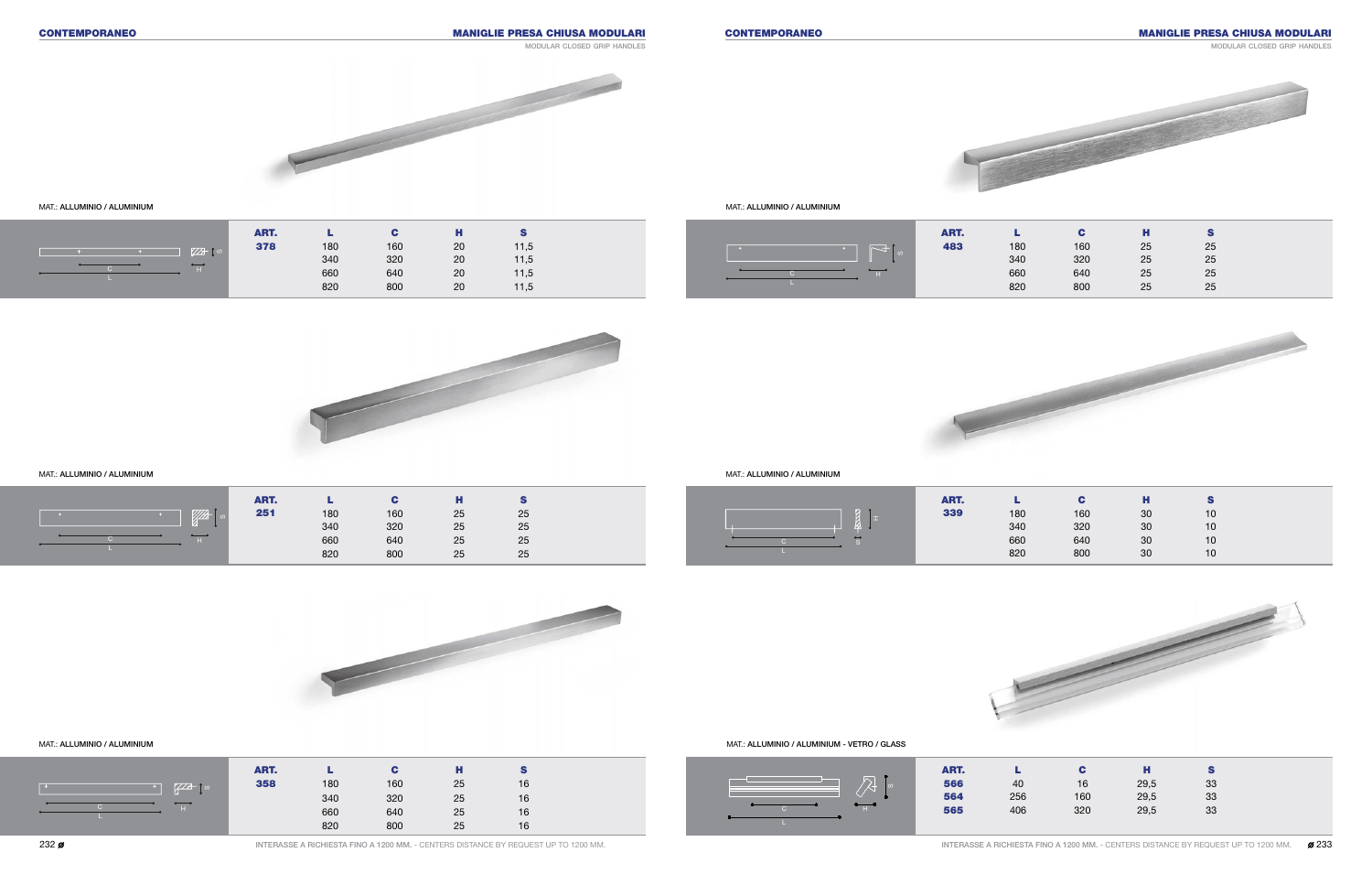MAT.: ZINKRAL - ALLUMINIO / ALUMINIUM



MAT.: ALLUMINIO / ALUMINIUM



|     | С   |    | S  |
|-----|-----|----|----|
| 180 | 160 | 18 | 22 |
| 340 | 320 | 18 | 22 |
| 660 | 640 | 18 | 22 |
| 820 | 800 | 18 | 22 |
|     |     |    | н  |

350 320 25 30 670 640 25 30 830 800 25 30

# CONTEMPORANEO CONTEMPORANEO MANIGLIE PRESA CHIUSA MODULARI

MAT.: ALLUMINIO / ALUMINIUM

MAT.: ALLUMINIO / ALUMINIUM

## $\frac{\cancel{0}}{\cancel{0}}$  235



MAT.: ALLUMINIO / ALUMINIUM COORDINATO A 612 PAG. 68 - COMBINATED WITH 612 PAG. 68









COORDINATO A 552 PAG. 70 - COMBINATED WITH 552 PAG. 70

| ART. |     | С   | н  | S    |
|------|-----|-----|----|------|
| 353  | 180 | 160 | 17 | 8/35 |
|      | 340 | 320 | 17 | 8/35 |
|      | 660 | 640 | 17 | 8/35 |
|      | 820 | 800 | 17 | 8/35 |



S

 $\mathbb{Z}$ 



H



C